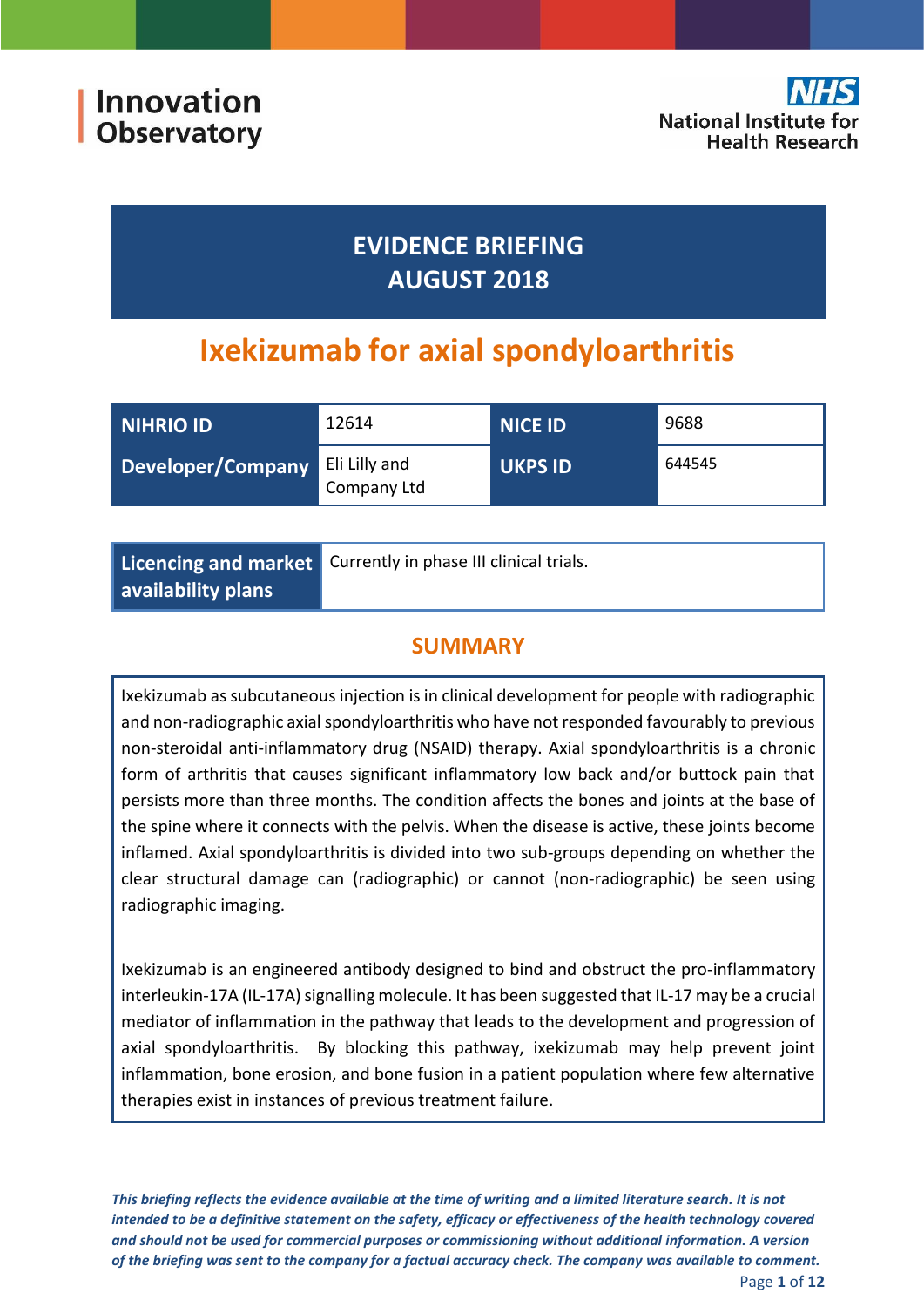### **PROPOSED INDICATION**

Radiographic axial spondyloarthritis (rad-axSpA) and non-radiographic axSpA (nr-axSpA) in adult patients when the response to previous non-steroidal anti-inflammatory drug (NSAID) therapy has been inadequate<sup>a</sup>

# <span id="page-1-0"></span>**TECHNOLOGY**

#### **DESCRIPTION**

Ixekizumab (Taltz) is a humanized monoclonal antibody (IgG) that selectively binds to interleukin 17A (IL-17A). This prevents IL-17A from binding to its receptor, IL-17, thereby attenuating an inflammatory response mediated by IL-17A. It has been suggested that IL-17 may be a crucial mediator of inflammation in axSpA.<sup>1,2</sup>

Compelling scientific information exists to date suggesting an important role of the IL-23/IL-17 pathway in the pathogenesis of axSpA. The demonstration of increased IL-17 producing Th17 lymphocyte numbers and serum IL-17 levels in radiographic axSpA is consistent with a direct role of Th17 lymphocytes in this disease. IL 17 secreting cells have also been detected in situ in the bone marrow of facet joints obtained from patients with radiographic axSpA. Ixekizumab does not bind to ligands IL-17B, IL-17C, IL-17D, IL-17E or IL-17F.<sup>a</sup>

In the phase III clinical trial (COAST-V, NCT02696785) in biological disease-modifying anti-rheumatic drugs (bDMARDs)-naïve participants with rad-axSpA, ixekizumab is administered at a starting dose of 80 or 160 mg subcutaneously (SC) at baseline followed by 80 mg ixekizumab SC every two (Q2W) or four weeks (Q4W) to week 14. This is followed by an extended treatment period of 80 mg ixekizumab given SC Q2W or Q4W from week 16 to week 52. $^3$ 

<span id="page-1-3"></span><span id="page-1-2"></span><span id="page-1-1"></span>This course of therapy was also employed in the phase III clinical trial (COAST-W, NCT02696798) in tumour necrosis factor (TNF) inhibitor-experienced participants with rad-axSpA. <sup>4</sup> The company also noted the same dosing regimen in the phase III clinical trial (COAST-X, NCT02757352) in bDMARDnaïve participants with nr-axSpA, with treatment duration on the trial registry stated as ixekizumab SC every Q2W or Q4W to week 52. b,5

#### **INNOVATION AND/OR ADVANTAGES**

For over a decade, the treatment of axSpA has focused on NSAIDs and tumour necrosis factor-alpha (TNFα) inhibitors. Through the innovative targeting of IL-17 pathways, ixekizumab offers an alternative agent in instances of treatment failure where few alternative therapies currently exist.<sup>6</sup>

**.** 

a Information provided by Eli Lilly and Company Ltd on UK PharmaScan

**b** Company information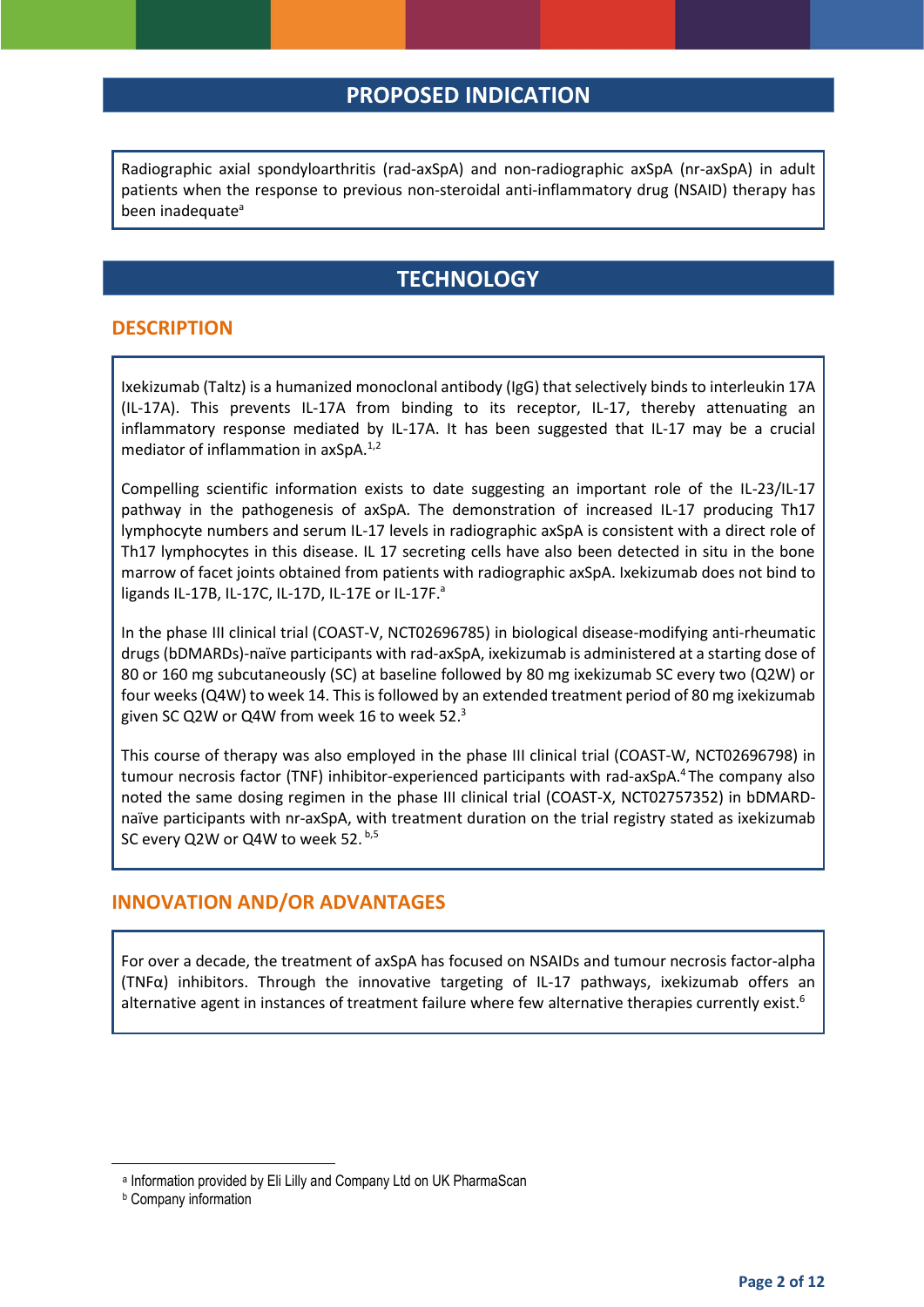### **DEVELOPMENT STATUS AND/OR REGULATORY DESIGNATIONS**

Ixekizumab is licensed in the EU/UK for the treatment of moderate to severe plaque psoriasis in adults who are candidates for systemic therapy. Ixekizumab is also licensed in the EU/UK alone or in combination with methotrexate for the treatment of active psoriatic arthritis in adult patients who have responded inadequately to, or who are intolerant to one or more, disease-modifying antirheumatic drug (DMARD) therapies. Very common adverse events (occurring in >1 in 10 people) of ixekizumab include upper respiratory tract infection and injection site reactions.<sup>7</sup>

<span id="page-2-1"></span>A phase III long-term extension study in participants with axSpA (NCT03129100) is ongoing for a period of 104 weeks in participants that have completed the final study visit in the other phase III clinical trials.<sup>8</sup>

# **PATIENT GROUP**

#### **DISEASE BACKGROUND**

AxSpA is an umbrella term for a group of chronic inflammatory rheumatic diseases with primary involvement of the axial skeleton (sacroiliac joints and spine). Depending on the presence or absence of definite radiographic sacroiliitis, two major subtypes of axSpA are defined: nr-axSpA (without definite radiographic sacroiliitis) and rad-axSpA, also referred to as ankylosing spondylitis. AxSpA is characterised by the presence of active inflammation in the sacroiliac joints and in the spine, especially at the early stage, which manifests as pain and stiffness, and by new bone formation (leading to bony ankylosis) in the same areas that might result in severe limitation of spinal mobility and functional impairment. [2](#page-1-0)

<span id="page-2-0"></span>Axial presentations of spondyloarthritis are often misdiagnosed as mechanical low back pain, leading to delays in access to effective treatments. There is an average delay of 8.5 years between symptom onset and diagnosis, with approximately 15% of cases receiving a diagnosis within three months of initial presentation. Contrary to common misconceptions, axSpA affects similar numbers of women and men, and is not always apparent on plain x-ray. <sup>9</sup> Rad-axSpA is thought to have a strong hereditary component, with the most commonly associated genetic changes in the human leucocyte antigen B27 (HLA-B27).<sup>10</sup> However, rad-axSpA does still occur in people who are seronegative for human leucocyte antigen B27 (HLA-B27)[.](#page-2-0)<sup>9</sup>

Early diagnosis and treatment is important to prevent axSpA progression, where fusion of the spine can occur. Spinal fusion can lead to an increased risk of spinal fracture due to a restricted range of movement. Fusion may also cause a forward curvature of the spine, causing a forward-stooped posture.<sup>11</sup>

There is no cure for axSpA. The primary goal of treatment is to maximise patients' long term healthrelated quality of life through control of symptoms, prevention of structural damage, and normalisation of function and social participation.<sup>12</sup>

#### **CLINICAL NEED AND BURDEN OF DISEASE**

The prevalence of rad-axSpA in England is estimated to be 100,815 people (prevalence rate of 0.238% and incident rate of 0.01%) and the prevalence of nr-axSpA in England is estimated to be 62,650 people (prevalence rate of 0.15%).<sup>13,14</sup>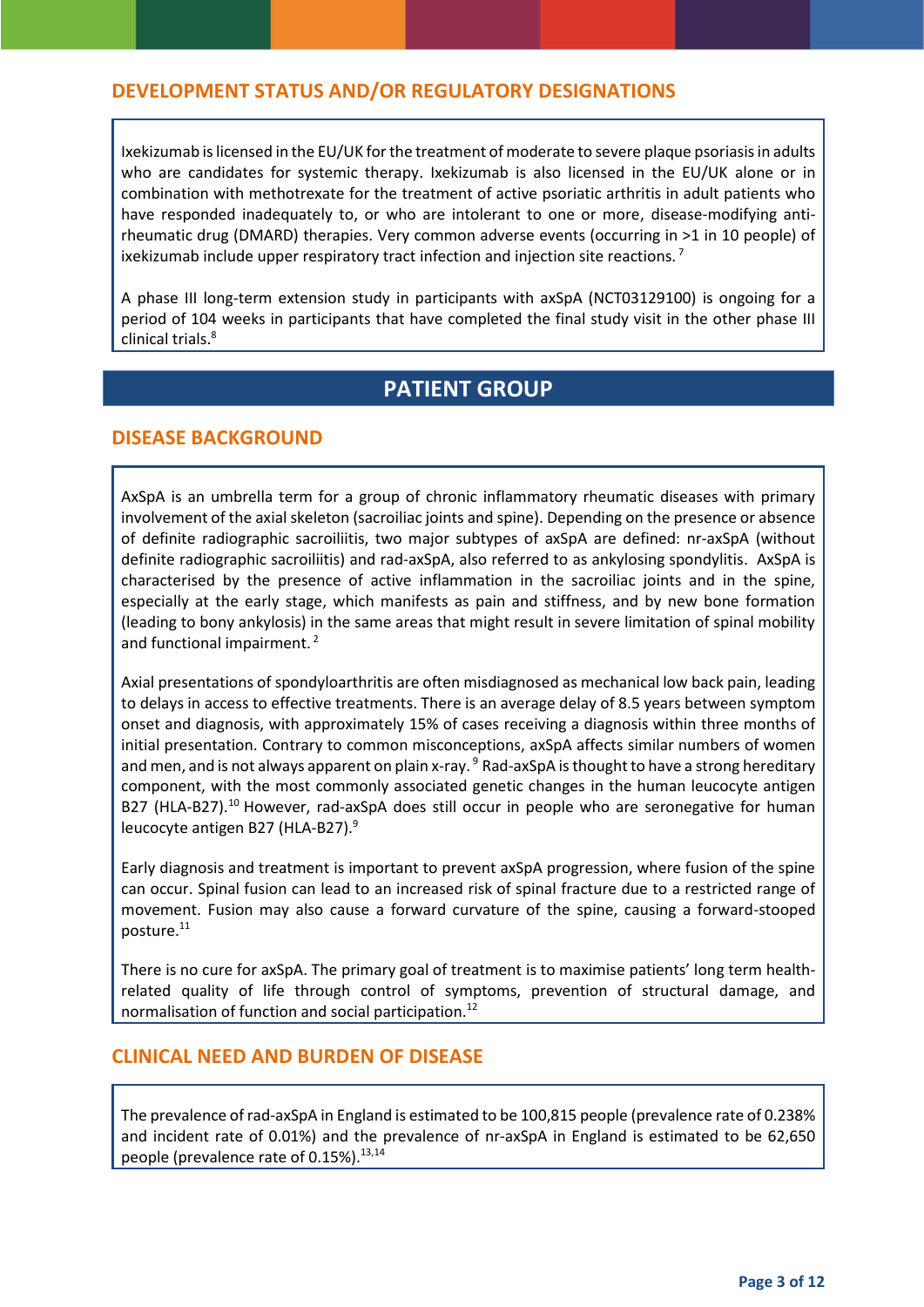Limited data may exist for axSpA as a result of differing classification criteria. A 2015 study estimated the prevalence of rad-axSpA in a UK primary care population to be 1.2 % using European Spondyloarthropathy Study Group (ESSG) criteria, 0.3 % using Assessment of Spondyloarthritis International Society (ASAS) criteria, and 0.15 % using Modified New York Criteria (mNY) criteria.<sup>15</sup>

According to HES data for England, there were 3,479 admissions in 2016-17 for 'ankylosing spondylitis' (ICD-10 M45.x). $16$ 

In England and Wales up to 700,000 people may suffer from inflammatory back pain (IBP). Although questions remain about the likelihood of axSpA in an individual with IBP, investigating and managing these patients (even to rule out disease) could have considerable cost implications.<sup>17</sup>

# **PATIENT TREATMENT PATHWAY**

#### **PATIENT PATHWAY**

Pharmacological therapy of axSpA should always be combined with nonpharmacological treatment including education and regular exercise/physiotherapy. NSAIDs are highly effective against the major symptoms of axSpA (pain and stiffness) and may have disease-modifying properties including delaying progression of structural damage in the spine. NSAIDs, unless contraindicated, are the treatment of choice for the majority of patients with axSpA. Beyond NSAIDs, bDMARDs may offer pain relief. 18,19

#### <span id="page-3-0"></span>**CURRENT TREATMENT OPTIONS**

NICE treatment recommendations include: [19](#page-3-0)

- Refer people with axSpA to a specialist physiotherapist to start an individualised, structured exercise programme. Consider hydrotherapy as an adjunctive therapy to manage pain and maintain or improve function for people with axSpA.
- NSAIDs at the lowest effective dose to people with pain associated with axSpA, and think about appropriate clinical assessment, ongoing monitoring of risk factors, and the use of gastroprotective treatment. If an NSAID taken at the maximum tolerated dose for 2–4 weeks does not provide adequate pain relief, consider switching to another NSAID.
- Choice of biological therapy for pain relief:
	- $\circ$  Golimumab is recommended, within its marketing authorisation, as an option for treating severe nr-axSpA in adults whose disease has responded inadequately to, or who cannot tolerate, NSAIDs.
	- o Adalimumab, certolizumab pegol, etanercept, golimumab and infliximab are recommended, within their marketing authorisations, as options for treating severe active rad-axSpA in adults whose disease has responded inadequately to, or who cannot tolerate, NSAIDs.
	- o Adalimumab, certolizumab pegol and etanercept are recommended, within their marketing authorisations, as options for treating severe nr-axSpA in adults whose disease has responded inadequately to, or who cannot tolerate, NSAIDs.
	- $\circ$  Secukinumab is recommended, within its marketing authorisation, as an option for treating active rad-axSpA in adults whose disease has responded inadequately to conventional therapy (NSAIDs or TNFα inhibitors).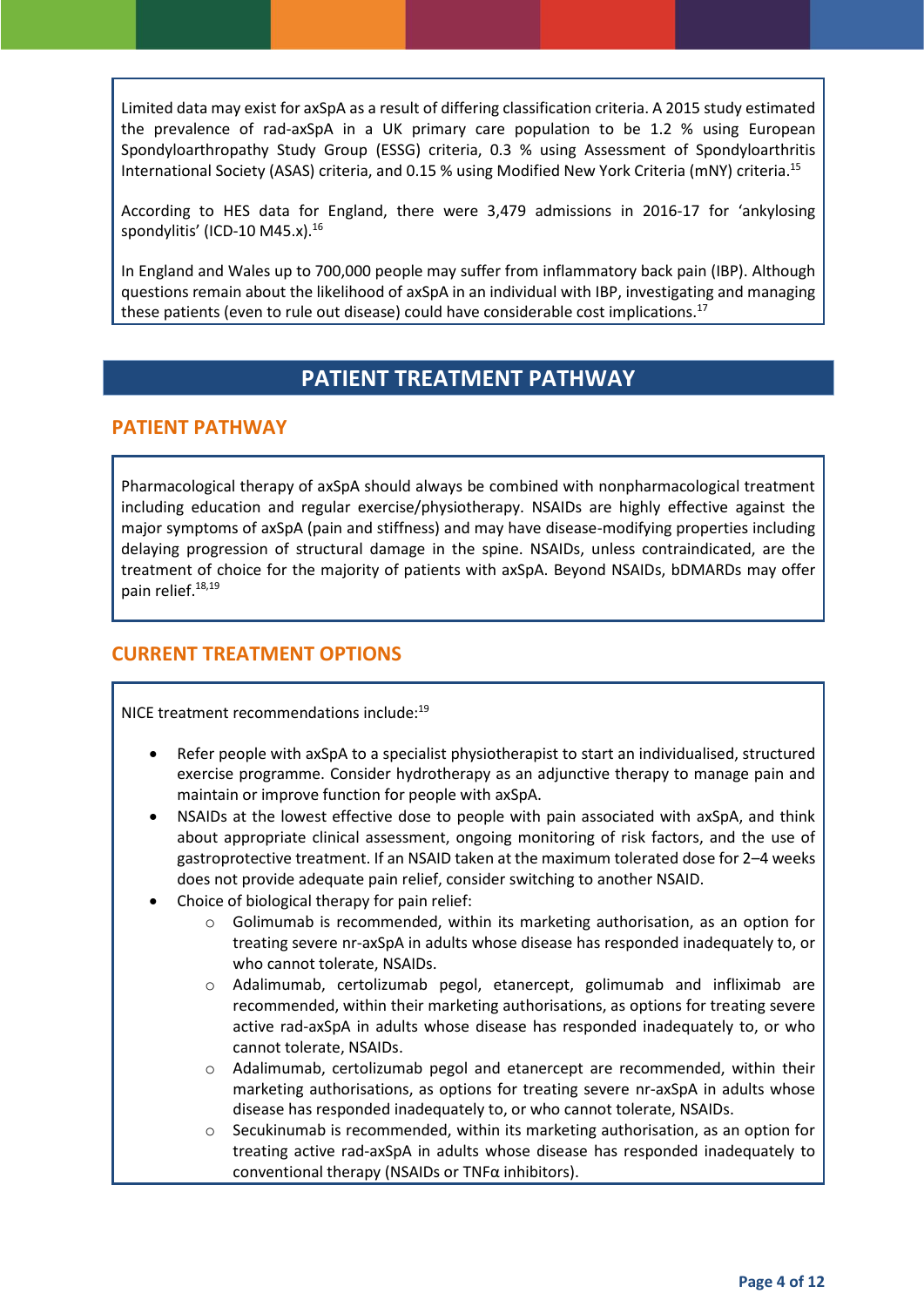Do not refer people with axSpA to a complex spinal surgery service to be assessed for spinal deformity correction unless the spinal deformity is significantly affecting their quality of life and severe or progressing despite optimal non-surgical management (including physiotherapy).

### **PLACE OF TECHNOLOGY**

If licensed ixekizumab may offer a biologic treatment option in both rad-axSpA and nr-axSpA patients who are biologic-naïve or experienced, and have had an inadequate response to previous NSAID therapy. c

|                                     | <b>CLINICAL TRIAL INFORMATION</b>                                                                                                                                                                                                                                                                                                                                                                                                                                                                                                                                                                                                                                                                                                                                                                               |
|-------------------------------------|-----------------------------------------------------------------------------------------------------------------------------------------------------------------------------------------------------------------------------------------------------------------------------------------------------------------------------------------------------------------------------------------------------------------------------------------------------------------------------------------------------------------------------------------------------------------------------------------------------------------------------------------------------------------------------------------------------------------------------------------------------------------------------------------------------------------|
| <b>Trial</b>                        | COAST-V, NCT02696785, I1F-MC-RHBV, EudraCT2015-003932-11; ixekizumab<br>vs adalimumab vs placebo; phase III                                                                                                                                                                                                                                                                                                                                                                                                                                                                                                                                                                                                                                                                                                     |
| <b>Sponsor</b>                      | Eli Lilly and Company                                                                                                                                                                                                                                                                                                                                                                                                                                                                                                                                                                                                                                                                                                                                                                                           |
| <b>Status</b>                       | Ongoing                                                                                                                                                                                                                                                                                                                                                                                                                                                                                                                                                                                                                                                                                                                                                                                                         |
| Source of<br><b>Information</b>     | Press release <sup>20</sup> , Trial registry <sup>3</sup>                                                                                                                                                                                                                                                                                                                                                                                                                                                                                                                                                                                                                                                                                                                                                       |
| Location                            | EU (not incl. UK), USA, Japan, Republic of Korea, and Taiwan                                                                                                                                                                                                                                                                                                                                                                                                                                                                                                                                                                                                                                                                                                                                                    |
| <b>Design</b>                       | Randomised, active and placebo controlled, parallel assignment                                                                                                                                                                                                                                                                                                                                                                                                                                                                                                                                                                                                                                                                                                                                                  |
| <b>Participants</b>                 | n=320 (planned); ≥18 years old; ambulatory; diagnosis of rad-axSpA with<br>sacroiliitis; history of back pain ≥3 months with age at onset <45 years;<br>previous inadequate response to at least 2 NSAIDS (for duration 4 weeks) or<br>cannot tolerate NSAIDS; if taking NSAIDS be on a stable dose for at least 2<br>weeks prior to randomization; history of prior therapy for axSpa for at least 12<br>weeks prior to screening; bDMARD-Naïve                                                                                                                                                                                                                                                                                                                                                                |
| <b>Schedule</b>                     | Two treatment regimens of ixekizumab as compared to placebo SC or<br>adalimumab SC:<br>80 or 160 milligrams (mg) ixekizumab SC at baseline followed by 80 mg<br>$\bullet$<br>ixekizumab given SC Q2W to week 14; extended treatment period of<br>80 mg ixekizumab given SC Q2W from week 16 to week 52.<br>80 or 160 mg ixekizumab given SC at baseline followed by 80 mg<br>$\bullet$<br>ixekizumab given SC Q4W to week 14; extended treatment period of<br>80 mg ixekizumab given SC Q4W from week 16 to week 52.<br>Placebo given SC Q2W to week 14; extended treatment period of 80<br>$\bullet$<br>mg ixekizumab given SC Q2W or Q4W from week 16 to week 52.<br>40 mg adalimumab SC for Q2W to week 14; extended treatment<br>period of 80 mg ixekizumab given SC Q2W or Q4W from week 20 to<br>week 52. |
| Follow-up                           | To be followed by long-term efficacy and safety extension study<br>(NCT03129100) for a duration of 104 weeks.                                                                                                                                                                                                                                                                                                                                                                                                                                                                                                                                                                                                                                                                                                   |
| Primary<br><b>Outcomes</b>          | Proportion of participants achieving an assessment of Spondyloarthritis<br>$\bullet$<br>International Society 40 (ASAS40) response                                                                                                                                                                                                                                                                                                                                                                                                                                                                                                                                                                                                                                                                              |
| <b>Secondary</b><br><b>Outcomes</b> | Proportion of participants achieving an ASAS20 response<br>$\bullet$<br>Change from baseline in Ankylosing Spondylitis Disease Activity Score<br>(ASDAS)                                                                                                                                                                                                                                                                                                                                                                                                                                                                                                                                                                                                                                                        |

c Information provided by Eli Lilly and Company Ltd on UK PharmaScan

**.**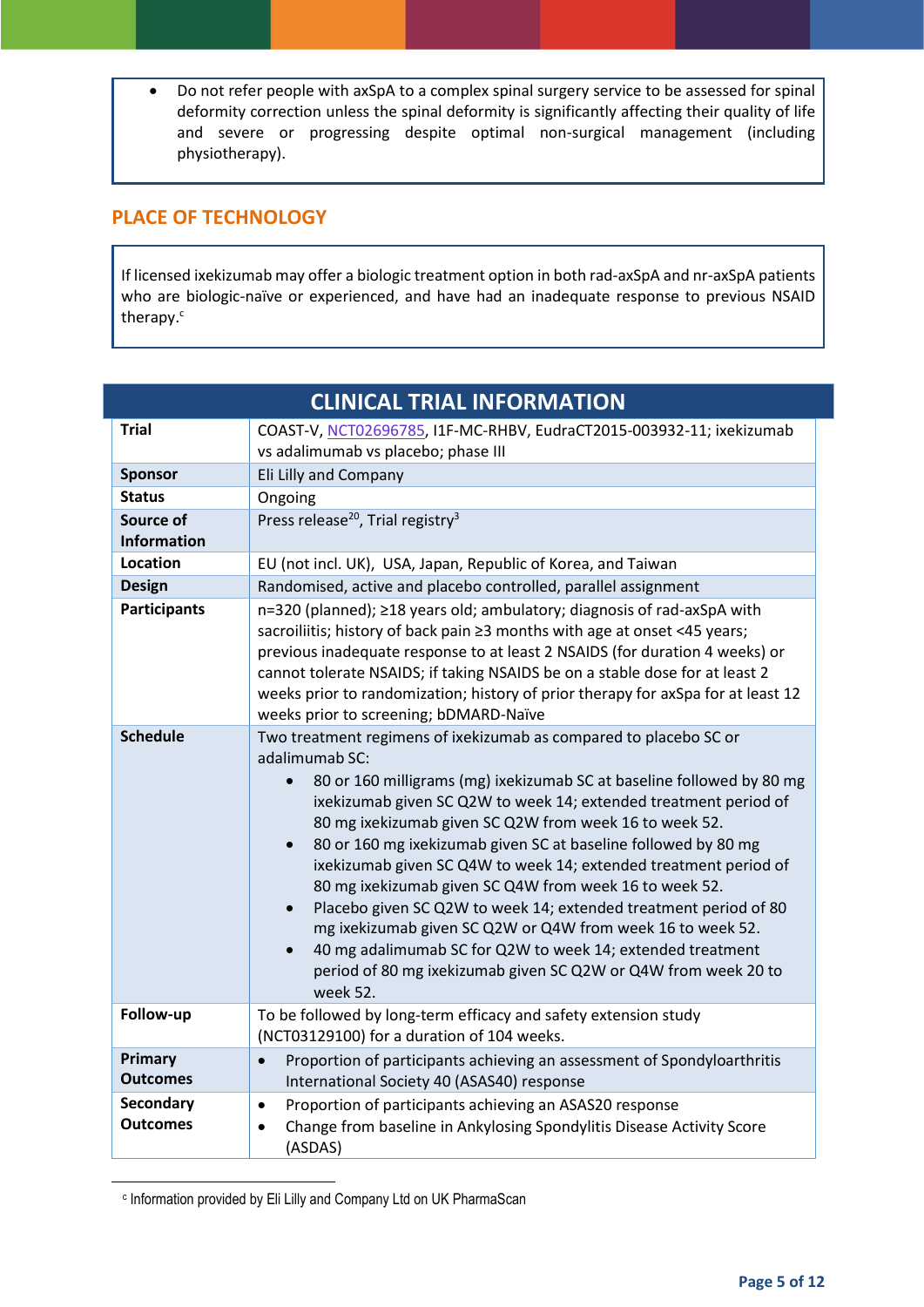|                        | Proportion of participants achieving Bath Ankylosing Spondylitis Disease<br>$\bullet$<br>Activity Index 50 (BASDAI50) response<br>Change from baseline in Bath Ankylosing Spondylitis Functional Index<br>$\bullet$<br>(BASFI)<br>Proportion of participants achieving ASDAS inactive disease<br>$\bullet$<br>Change from baseline in Magnetic Resonance Imaging (MRI) of the spine<br>$\bullet$<br>(Ankylosing Spondylitis Spinal Magnetic Resonance Imaging [ASSpiMRI] -<br>Berlin Score)<br>Change from baseline in 36-Item Short Form Health Survey (SF-36) Physical<br>$\bullet$<br>Component Summary (PCS) and Mental Component Summary (MCS)<br>Scores<br>Change from baseline in ASAS Health Index (ASAS HI)<br>$\bullet$<br>Change from baseline in the measure of high sensitivity C-Reactive Protein<br>$\bullet$<br>(CRP)<br>Change from baseline in mobility on the Bath Ankylosing Spondylitis<br>$\bullet$<br>Metrology Index (BASMI)<br>Change from baseline in chest expansion<br>$\bullet$<br>Change from baseline in occiput to wall distance<br>$\bullet$<br>Change from baseline in MRI sacroiliac joint(s) (SIJ) Spondyloarthritis<br>$\bullet$<br>Research Consortium of Canada (SPARCC) score<br>Change from baseline in Maastricht Ankylosing Spondylitis Enthesitis Score<br>$\bullet$<br>(MASES)<br>Change from Baseline in SPARCC enthesitis score<br>$\bullet$<br>Change from baseline in severity of Peripheral Arthritis by Tender (TJC) and<br>$\bullet$<br>Swollen Joint Count (SJC) scores of 46/44 joints<br>Proportion of participants with anterior uveitis or uveitis flares<br>$\bullet$<br>Change from baseline in the fatigue Numeric Rating Scale (NRS) score<br>$\bullet$<br>Change from baseline in the Jenkins Sleep Evaluation Questionnaire (JSEQ)<br>$\bullet$<br>Change from baseline in the Work Productivity Activity Impairment<br>$\bullet$<br>Spondyloarthritis (WPAI-SpA) scores<br>Change from baseline in ASAS-Nonsteroidal Anti-Inflammatory Drug<br>(NSAID) score<br>Number of participants with anti-ixekizumab antibodies<br>٠ |
|------------------------|---------------------------------------------------------------------------------------------------------------------------------------------------------------------------------------------------------------------------------------------------------------------------------------------------------------------------------------------------------------------------------------------------------------------------------------------------------------------------------------------------------------------------------------------------------------------------------------------------------------------------------------------------------------------------------------------------------------------------------------------------------------------------------------------------------------------------------------------------------------------------------------------------------------------------------------------------------------------------------------------------------------------------------------------------------------------------------------------------------------------------------------------------------------------------------------------------------------------------------------------------------------------------------------------------------------------------------------------------------------------------------------------------------------------------------------------------------------------------------------------------------------------------------------------------------------------------------------------------------------------------------------------------------------------------------------------------------------------------------------------------------------------------------------------------------------------------------------------------------------------------------------------------------------------------------------------------------------------------------------------------------------------------------------------------------------------------------------------|
|                        | Pharmacokinetics: Trough ixekizumab concentration at steady state<br>$\bullet$<br>(Ctrough ss)                                                                                                                                                                                                                                                                                                                                                                                                                                                                                                                                                                                                                                                                                                                                                                                                                                                                                                                                                                                                                                                                                                                                                                                                                                                                                                                                                                                                                                                                                                                                                                                                                                                                                                                                                                                                                                                                                                                                                                                              |
| <b>Key Results</b>     | $\overline{\phantom{m}}$                                                                                                                                                                                                                                                                                                                                                                                                                                                                                                                                                                                                                                                                                                                                                                                                                                                                                                                                                                                                                                                                                                                                                                                                                                                                                                                                                                                                                                                                                                                                                                                                                                                                                                                                                                                                                                                                                                                                                                                                                                                                    |
|                        |                                                                                                                                                                                                                                                                                                                                                                                                                                                                                                                                                                                                                                                                                                                                                                                                                                                                                                                                                                                                                                                                                                                                                                                                                                                                                                                                                                                                                                                                                                                                                                                                                                                                                                                                                                                                                                                                                                                                                                                                                                                                                             |
| <b>Adverse effects</b> | $\overline{\phantom{0}}$                                                                                                                                                                                                                                                                                                                                                                                                                                                                                                                                                                                                                                                                                                                                                                                                                                                                                                                                                                                                                                                                                                                                                                                                                                                                                                                                                                                                                                                                                                                                                                                                                                                                                                                                                                                                                                                                                                                                                                                                                                                                    |
| (AEs)                  |                                                                                                                                                                                                                                                                                                                                                                                                                                                                                                                                                                                                                                                                                                                                                                                                                                                                                                                                                                                                                                                                                                                                                                                                                                                                                                                                                                                                                                                                                                                                                                                                                                                                                                                                                                                                                                                                                                                                                                                                                                                                                             |
| <b>Expected</b>        | Estimated study completion date August 2018                                                                                                                                                                                                                                                                                                                                                                                                                                                                                                                                                                                                                                                                                                                                                                                                                                                                                                                                                                                                                                                                                                                                                                                                                                                                                                                                                                                                                                                                                                                                                                                                                                                                                                                                                                                                                                                                                                                                                                                                                                                 |
| reporting date         |                                                                                                                                                                                                                                                                                                                                                                                                                                                                                                                                                                                                                                                                                                                                                                                                                                                                                                                                                                                                                                                                                                                                                                                                                                                                                                                                                                                                                                                                                                                                                                                                                                                                                                                                                                                                                                                                                                                                                                                                                                                                                             |

| <b>Trial</b>        | COAST-W, NCT02696798, I1F-MC-RHBW, EudraCT2015-003937-84; ixekizumab                                                                                       |
|---------------------|------------------------------------------------------------------------------------------------------------------------------------------------------------|
|                     | vs placebo; phase III                                                                                                                                      |
| <b>Sponsor</b>      | Eli Lilly and Company                                                                                                                                      |
| <b>Status</b>       | Ongoing                                                                                                                                                    |
| Source of           | Trial registry <sup>4</sup>                                                                                                                                |
| <b>Information</b>  |                                                                                                                                                            |
| Location            | EU (incl. UK), USA, Canada and other countries                                                                                                             |
| <b>Design</b>       | Randomised, placebo controlled, parallel assignment                                                                                                        |
| <b>Participants</b> | n=300; ≥18 years old; ambulatory; diagnosis of rad-axSpA with sacroiliitis;<br>history of back pain ≥3 months with age at onset <45 years; prior treatment |
|                     |                                                                                                                                                            |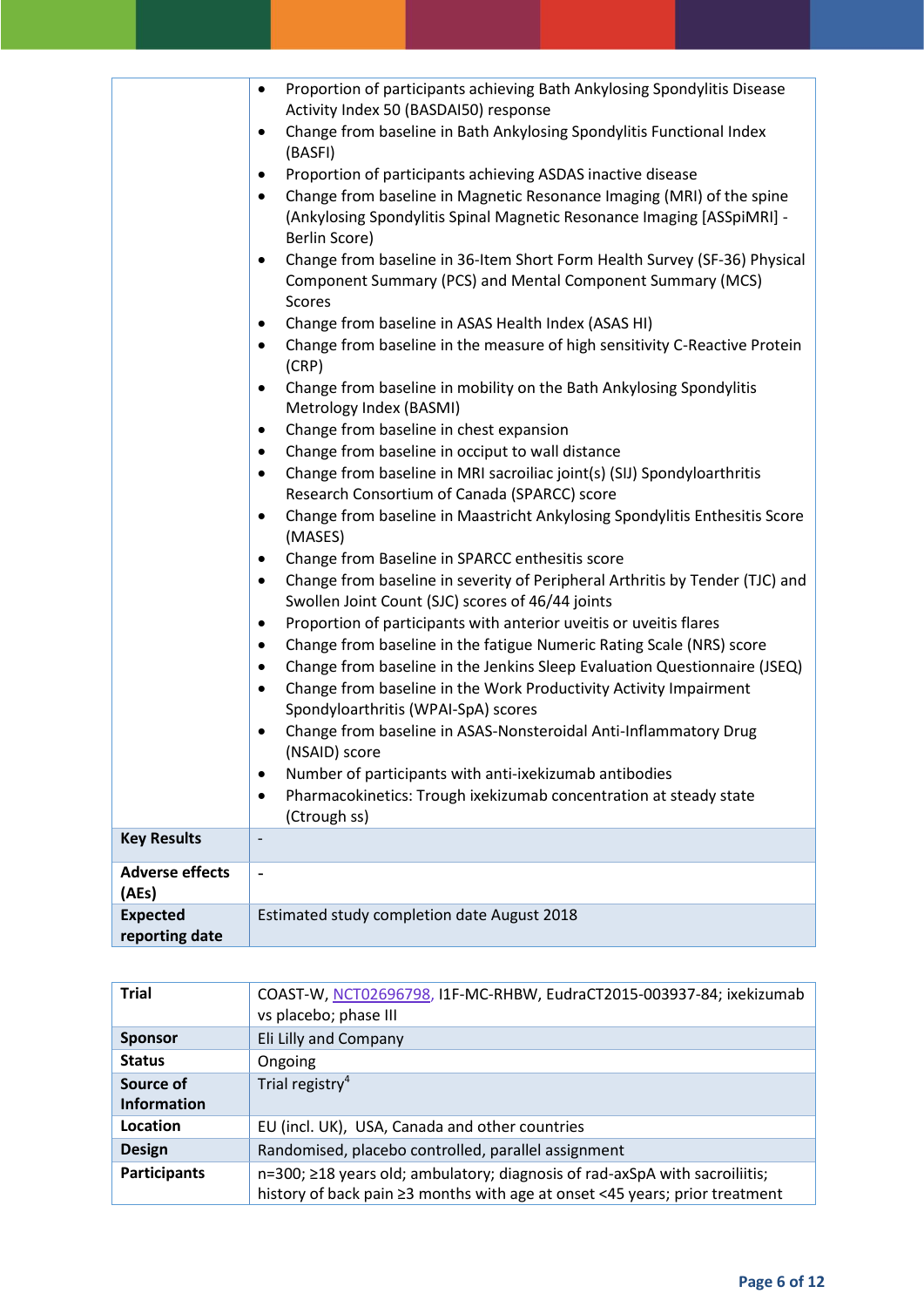|                                     | with at least 1 and not more than 2 TNF inhibitors; previous inadequate<br>response to at least 2 NSAIDS (for duration 4 weeks) or cannot tolerate<br>NSAIDS; history of prior therapy for axSpa for at least 12 weeks prior to                                                                                                                                                                                                                                                                                                                                                                                                                                                                                                                                                                                                                                                                                                                                                                                                                                                                                                                                                                                                                                                                                                                                                                                                               |
|-------------------------------------|-----------------------------------------------------------------------------------------------------------------------------------------------------------------------------------------------------------------------------------------------------------------------------------------------------------------------------------------------------------------------------------------------------------------------------------------------------------------------------------------------------------------------------------------------------------------------------------------------------------------------------------------------------------------------------------------------------------------------------------------------------------------------------------------------------------------------------------------------------------------------------------------------------------------------------------------------------------------------------------------------------------------------------------------------------------------------------------------------------------------------------------------------------------------------------------------------------------------------------------------------------------------------------------------------------------------------------------------------------------------------------------------------------------------------------------------------|
|                                     | screening                                                                                                                                                                                                                                                                                                                                                                                                                                                                                                                                                                                                                                                                                                                                                                                                                                                                                                                                                                                                                                                                                                                                                                                                                                                                                                                                                                                                                                     |
| <b>Schedule</b>                     | Two treatment regimens of ixekizumab as compared to placebo SC:<br>80 or 160 mg ixekizumab SC at baseline followed by 80 mg ixekizumab<br>given SC Q2W to week 14; extended treatment period of 80 mg<br>ixekizumab given SC Q2W from week 16 to week 52.<br>80 or 160 mg ixekizumab given SC at baseline followed by 80 mg<br>ixekizumab given SC Q4W to week 14; extended treatment period of<br>80 mg ixekizumab given SC Q4W from week 16 to week 52.<br>Placebo given SC Q2W to week 14; extended treatment period starting<br>dose of 160 mg ixekizumab given SC at week 16 followed by 80 mg<br>ixekizumab given SC Q2W or Q4W from week 16 to week 52.                                                                                                                                                                                                                                                                                                                                                                                                                                                                                                                                                                                                                                                                                                                                                                                |
| Follow-up                           | To be followed by long-term efficacy and safety extension study<br>(NCT03129100) for a duration of 104 weeks.                                                                                                                                                                                                                                                                                                                                                                                                                                                                                                                                                                                                                                                                                                                                                                                                                                                                                                                                                                                                                                                                                                                                                                                                                                                                                                                                 |
| Primary<br><b>Outcomes</b>          | Proportion of participants achieving an assessment of ASAS40 response<br>$\bullet$                                                                                                                                                                                                                                                                                                                                                                                                                                                                                                                                                                                                                                                                                                                                                                                                                                                                                                                                                                                                                                                                                                                                                                                                                                                                                                                                                            |
| <b>Secondary</b><br><b>Outcomes</b> | Proportion of participants achieving an ASAS20 response<br>$\bullet$<br>Change from baseline in ASDAS<br>$\bullet$<br>Proportion of participants achieving BASDAI50 response<br>$\bullet$<br>Change from baseline in BASFI<br>$\bullet$<br>Proportion of participants achieving ASDAS inactive disease<br>$\bullet$<br>Change from baseline in SF-36 PCS and MCS scores<br>$\bullet$<br>Change from baseline in ASAS HI<br>$\bullet$<br>Change from baseline in MRI of the spine (ASSpiMRI - Berlin Score)<br>$\bullet$<br>Change from baseline in the measure of high sensitivity CRP<br>$\bullet$<br>Change from baseline in mobility on the BASMI<br>$\bullet$<br>Change from baseline in chest expansion<br>$\bullet$<br>Change from baseline in occiput to wall distance<br>$\bullet$<br>Change from baseline in MASES<br>٠<br>Change from baseline in SPARCC enthesitis score<br>$\bullet$<br>Change from baseline in severity of peripheral arthritis by TJC and SJC<br>٠<br>scores of 46/44 joints<br>Proportion of participants with anterior uveitis or uveitis flares<br>$\bullet$<br>Change from baseline in the fatigue NRS score<br>٠<br>Change from baseline in the JSEQ<br>$\bullet$<br>Change from baseline in the WPAI-SpA scores<br>$\bullet$<br>Change from baseline in ASAS-NSAID score<br>$\bullet$<br>Number of participants with anti-ixekizumab antibodies<br>$\bullet$<br>Pharmacokinetics: Ctrough ss<br>$\bullet$ |
| <b>Key Results</b>                  |                                                                                                                                                                                                                                                                                                                                                                                                                                                                                                                                                                                                                                                                                                                                                                                                                                                                                                                                                                                                                                                                                                                                                                                                                                                                                                                                                                                                                                               |
| <b>Adverse effects</b><br>(AEs)     | $\overline{\phantom{a}}$                                                                                                                                                                                                                                                                                                                                                                                                                                                                                                                                                                                                                                                                                                                                                                                                                                                                                                                                                                                                                                                                                                                                                                                                                                                                                                                                                                                                                      |
| <b>Expected</b><br>reporting date   | Estimated study completion date January 2019                                                                                                                                                                                                                                                                                                                                                                                                                                                                                                                                                                                                                                                                                                                                                                                                                                                                                                                                                                                                                                                                                                                                                                                                                                                                                                                                                                                                  |

| <b>Trial</b>   | COAST-X, NCT02757352, I1F-MC-RHBX, EudraCT2015-003938-27; ixekizumab<br>vs placebo; phase III |
|----------------|-----------------------------------------------------------------------------------------------|
| <b>Sponsor</b> | Eli Lilly and Company                                                                         |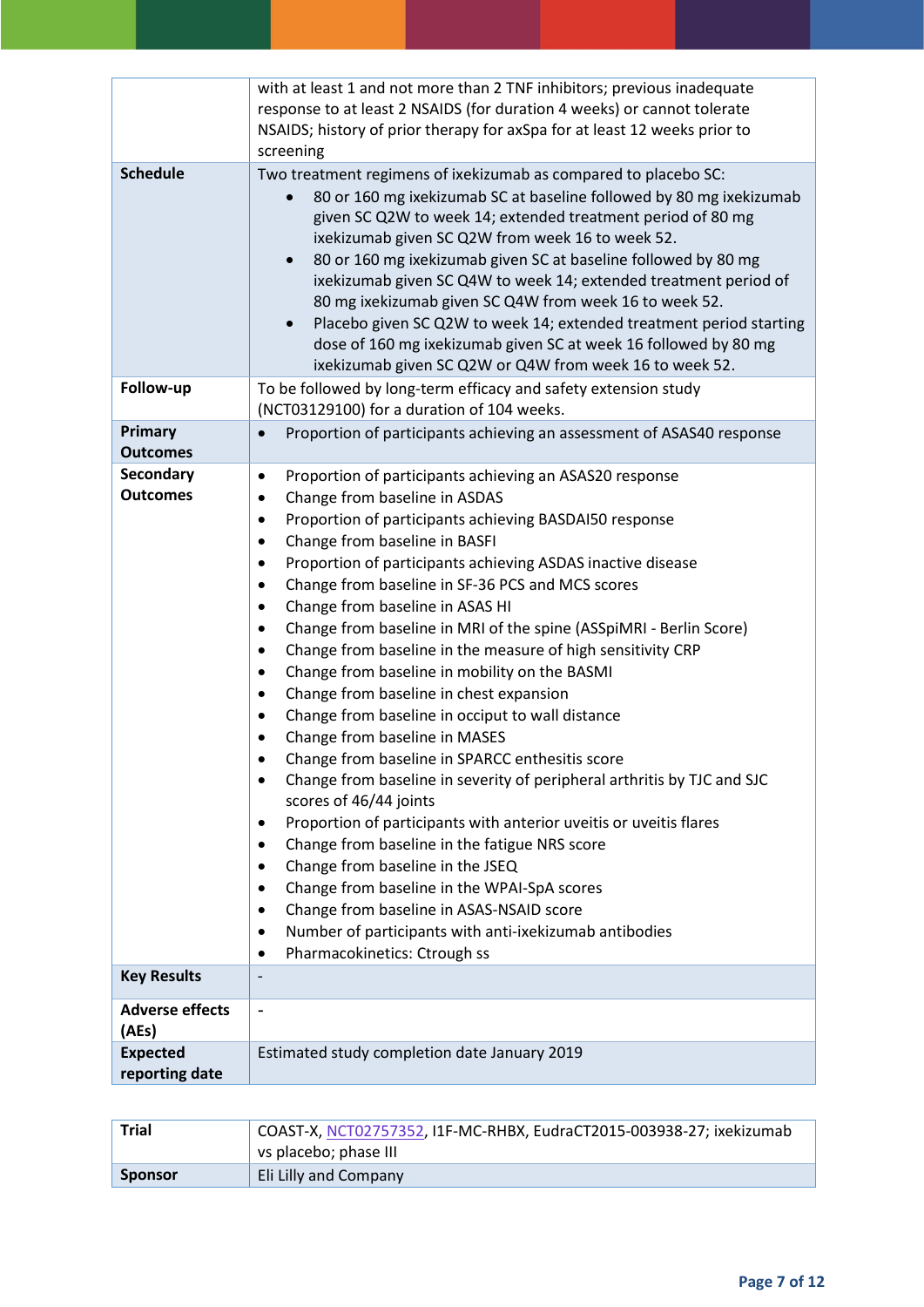| <b>Status</b>                       | Ongoing                                                                                                                                                                                                                                                                                                                                                                                                                                                                                                                                                                                                                                                                                                                                                                                                                                                                                                                                                                                                                                                                                                                                                                                                                                                                                                                                                                                                                  |
|-------------------------------------|--------------------------------------------------------------------------------------------------------------------------------------------------------------------------------------------------------------------------------------------------------------------------------------------------------------------------------------------------------------------------------------------------------------------------------------------------------------------------------------------------------------------------------------------------------------------------------------------------------------------------------------------------------------------------------------------------------------------------------------------------------------------------------------------------------------------------------------------------------------------------------------------------------------------------------------------------------------------------------------------------------------------------------------------------------------------------------------------------------------------------------------------------------------------------------------------------------------------------------------------------------------------------------------------------------------------------------------------------------------------------------------------------------------------------|
| Source of                           | Trial registry <sup>b</sup>                                                                                                                                                                                                                                                                                                                                                                                                                                                                                                                                                                                                                                                                                                                                                                                                                                                                                                                                                                                                                                                                                                                                                                                                                                                                                                                                                                                              |
| <b>Information</b>                  |                                                                                                                                                                                                                                                                                                                                                                                                                                                                                                                                                                                                                                                                                                                                                                                                                                                                                                                                                                                                                                                                                                                                                                                                                                                                                                                                                                                                                          |
| Location                            | EU (not incl. UK), USA, Canada and other countries                                                                                                                                                                                                                                                                                                                                                                                                                                                                                                                                                                                                                                                                                                                                                                                                                                                                                                                                                                                                                                                                                                                                                                                                                                                                                                                                                                       |
| <b>Design</b>                       | Randomised, placebo controlled, parallel assignment                                                                                                                                                                                                                                                                                                                                                                                                                                                                                                                                                                                                                                                                                                                                                                                                                                                                                                                                                                                                                                                                                                                                                                                                                                                                                                                                                                      |
| <b>Participants</b>                 | n=305 (planned); ≥18 years old; ambulatory; diagnosis of nr-axSpA; history of<br>back pain ≥3 months with age at onset <45 years; active nr-axSpA defined as<br>BASDAI ≥4 and total back pain ≥4 on a NRS at screening and baseline; objective<br>signs of inflammation by presence of sacroiliitis on MRI and/or presence of<br>elevated CRP; previous inadequate response to at least 2 NSAIDS (for duration<br>4 weeks) or cannot tolerate NSAIDS; history of prior therapy for axSpa for at<br>least 12 weeks prior to screening                                                                                                                                                                                                                                                                                                                                                                                                                                                                                                                                                                                                                                                                                                                                                                                                                                                                                     |
| <b>Schedule</b>                     | Two treatment regimens of SC ixekizumab, Q2W or Q4W to week 52, as<br>compared to placebo SC. Dosing information is not stated on the trial registry.                                                                                                                                                                                                                                                                                                                                                                                                                                                                                                                                                                                                                                                                                                                                                                                                                                                                                                                                                                                                                                                                                                                                                                                                                                                                    |
| Follow-up                           | To be followed by long-term efficacy and safety extension study<br>(NCT03129100) for a duration of 104 weeks.                                                                                                                                                                                                                                                                                                                                                                                                                                                                                                                                                                                                                                                                                                                                                                                                                                                                                                                                                                                                                                                                                                                                                                                                                                                                                                            |
| Primary                             | Proportion of participants achieving an assessment of Spondyloarthritis<br>$\bullet$                                                                                                                                                                                                                                                                                                                                                                                                                                                                                                                                                                                                                                                                                                                                                                                                                                                                                                                                                                                                                                                                                                                                                                                                                                                                                                                                     |
| <b>Outcomes</b>                     | International Society 40 (ASAS40) response                                                                                                                                                                                                                                                                                                                                                                                                                                                                                                                                                                                                                                                                                                                                                                                                                                                                                                                                                                                                                                                                                                                                                                                                                                                                                                                                                                               |
| <b>Secondary</b><br><b>Outcomes</b> | Proportion of participants achieving an ASAS40 response<br>$\bullet$                                                                                                                                                                                                                                                                                                                                                                                                                                                                                                                                                                                                                                                                                                                                                                                                                                                                                                                                                                                                                                                                                                                                                                                                                                                                                                                                                     |
|                                     | Change from baseline in ASDAS<br>$\bullet$<br>Change from baseline in BASFI<br>$\bullet$<br>Change from baseline in MRI sacroiliac joint(s) SIJ SPARCC score<br>$\bullet$<br>Percent of participants without clinically meaningful changes in<br>$\bullet$<br>background therapy<br>Proportion of participants achieving BASDAI<br>$\bullet$<br>Proportion of participants achieving ASDAS inactive disease<br>$\bullet$<br>Change from baseline in the measure of high sensitivity CRP<br>$\bullet$<br>Change from baseline in mobility on the BASMI<br>$\bullet$<br>Change from baseline in chest expansion<br>$\bullet$<br>Change from baseline in occiput to wall distance<br>$\bullet$<br>Change from baseline in MASES<br>Change from baseline in SPARCC enthesitis score<br>Change from baseline in severity of peripheral arthritis by TJC and SJC<br>$\bullet$<br>scores of 46/44 joints<br>Proportion of participants with anterior uveitis or uveitis flares<br>٠<br>Change from baseline in the fatigue NRS score<br>Change from baseline in ASAS HI<br>$\bullet$<br>Change from baseline in the JSEQ<br>$\bullet$<br>Change from baseline in the WPAI-SpA scores<br>٠<br>Change from baseline in SF-36 PCS and MCS scores<br>$\bullet$<br>Change from baseline in ASAS-NSAID score<br>$\bullet$<br>Number of participants with anti-ixekizumab antibodies<br>٠<br>Pharmacokinetics: Ctrough ss<br>$\bullet$ |
| <b>Key Results</b>                  |                                                                                                                                                                                                                                                                                                                                                                                                                                                                                                                                                                                                                                                                                                                                                                                                                                                                                                                                                                                                                                                                                                                                                                                                                                                                                                                                                                                                                          |
| <b>Adverse effects</b><br>(AEs)     | $\overline{\phantom{a}}$                                                                                                                                                                                                                                                                                                                                                                                                                                                                                                                                                                                                                                                                                                                                                                                                                                                                                                                                                                                                                                                                                                                                                                                                                                                                                                                                                                                                 |
| <b>Expected</b>                     | Estimated study completion date March 2019                                                                                                                                                                                                                                                                                                                                                                                                                                                                                                                                                                                                                                                                                                                                                                                                                                                                                                                                                                                                                                                                                                                                                                                                                                                                                                                                                                               |
| reporting date                      |                                                                                                                                                                                                                                                                                                                                                                                                                                                                                                                                                                                                                                                                                                                                                                                                                                                                                                                                                                                                                                                                                                                                                                                                                                                                                                                                                                                                                          |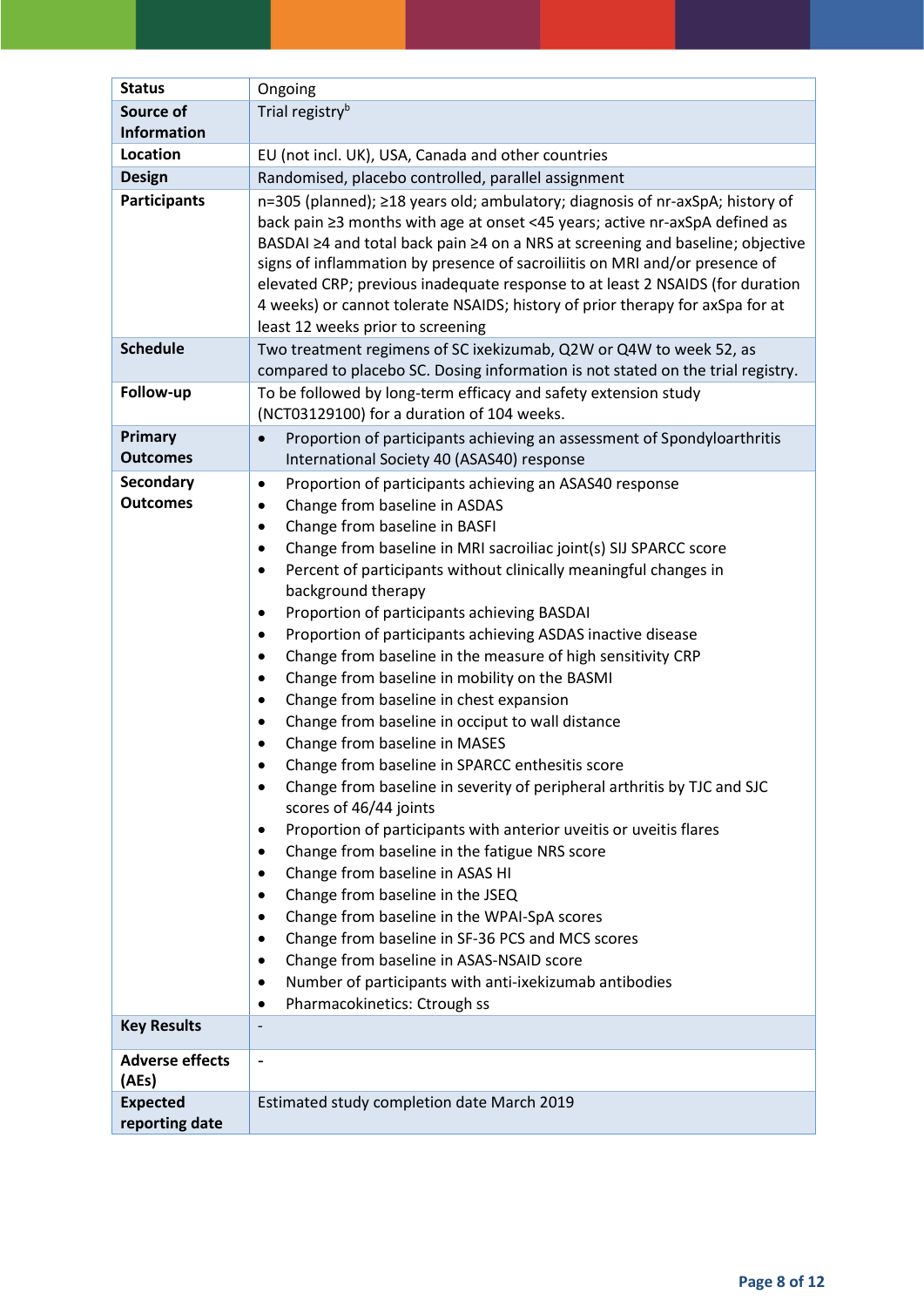| <b>Trial</b>                        | COAST-Y, NCT03129100, I1F-MC-RHBY, EudraCT2016-002634-69; ixekizumab<br>vs placebo; phase III extension study                                                            |
|-------------------------------------|--------------------------------------------------------------------------------------------------------------------------------------------------------------------------|
| <b>Sponsor</b>                      | Eli Lilly and Company                                                                                                                                                    |
| <b>Status</b>                       | Ongoing                                                                                                                                                                  |
| Source of<br><b>Information</b>     | Trial registry <sup>8</sup>                                                                                                                                              |
| Location                            | EU (incl. UK), USA, Canada and other countries                                                                                                                           |
| <b>Design</b>                       | Randomised, placebo controlled, parallel assignment                                                                                                                      |
| <b>Participants</b>                 | n=750 (planned); ≥18 years old; completed the final study visit in Study RHBV<br>(NCT02696785), RHBW (NCT02696798), or RHBX (NCT02757352)                                |
| <b>Schedule</b>                     | Two treatment regimens of SC ixekizumab, scheduled dose 1 and scheduled<br>dose 2, as compared to placebo SC. Dosing information is not stated on the<br>trial registry. |
| Follow-up                           | This is a long-term efficacy and safety extension study of 104 wks, including a<br>double-blind, placebo-controlled 40-wk randomized withdrawal-retreatment<br>period.   |
| Primary                             | Proportion of participants who do not experience a flare                                                                                                                 |
| <b>Outcomes</b>                     |                                                                                                                                                                          |
| <b>Secondary</b><br><b>Outcomes</b> | Change from baseline in Modified Stoke Ankylosing Spondylitis Spinal<br>$\bullet$                                                                                        |
|                                     | Score (mSASSS)<br>Proportion of participants achieving ASAS20 response<br>$\bullet$                                                                                      |
|                                     | Proportion of participants achieving an ASAS40 response                                                                                                                  |
|                                     | Proportion of participants with change of ASDAS ≥1.1 Units<br>$\bullet$                                                                                                  |
|                                     | Proportion of participants with inactive disease on the ASDAS (<1.3 Units<br>$\bullet$                                                                                   |
|                                     | Change from baseline in the individual components of the ASAS criteria<br>$\bullet$                                                                                      |
|                                     | Proportion of participants achieving BASDAI50 response                                                                                                                   |
|                                     | Change from baseline in the measure of high sensitivity CRP<br>$\bullet$                                                                                                 |
|                                     | Change from baseline in BASFI<br>$\bullet$                                                                                                                               |
|                                     | Change from baseline in BASMI                                                                                                                                            |
|                                     | Change from baseline in chest expansion in centimeters<br>$\bullet$                                                                                                      |
|                                     | Change from baseline in occiput to wall distance                                                                                                                         |
|                                     | Change from baseline in MASES                                                                                                                                            |
|                                     | Change from baseline in SPARCC enthesitis score                                                                                                                          |
|                                     | Change from baseline in severity of peripheral arthritis by TJC score of                                                                                                 |
|                                     | 46/44 joints<br>Change from baseline in severity of peripheral arthritis by SJC score of<br>$\bullet$                                                                    |
|                                     | 46/44 joints                                                                                                                                                             |
|                                     | Proportion of participants with anterior uveitis or uveitis flares                                                                                                       |
|                                     | Change from baseline in the Fatigue NRS score                                                                                                                            |
|                                     | Change from baseline on the QIDS-SR16<br>٠                                                                                                                               |
|                                     | Change from baseline in SF-36 PCS score<br>Change from baseline in SF-36 MCS score                                                                                       |
|                                     | Change from baseline in ASAS-HI                                                                                                                                          |
|                                     | Change from baseline on the EQ-5D-5L<br>$\bullet$                                                                                                                        |
|                                     | Change from baseline in the WPAI-SpA scores<br>٠                                                                                                                         |
|                                     | Change from baseline in the JSEQ<br>٠                                                                                                                                    |
|                                     | Proportion of participants with no new syndesmophyte formation                                                                                                           |
|                                     | Number of participants with anti-ixekizumab antibodies<br>٠                                                                                                              |
| <b>Key Results</b>                  |                                                                                                                                                                          |
| <b>Adverse effects</b><br>(AEs)     |                                                                                                                                                                          |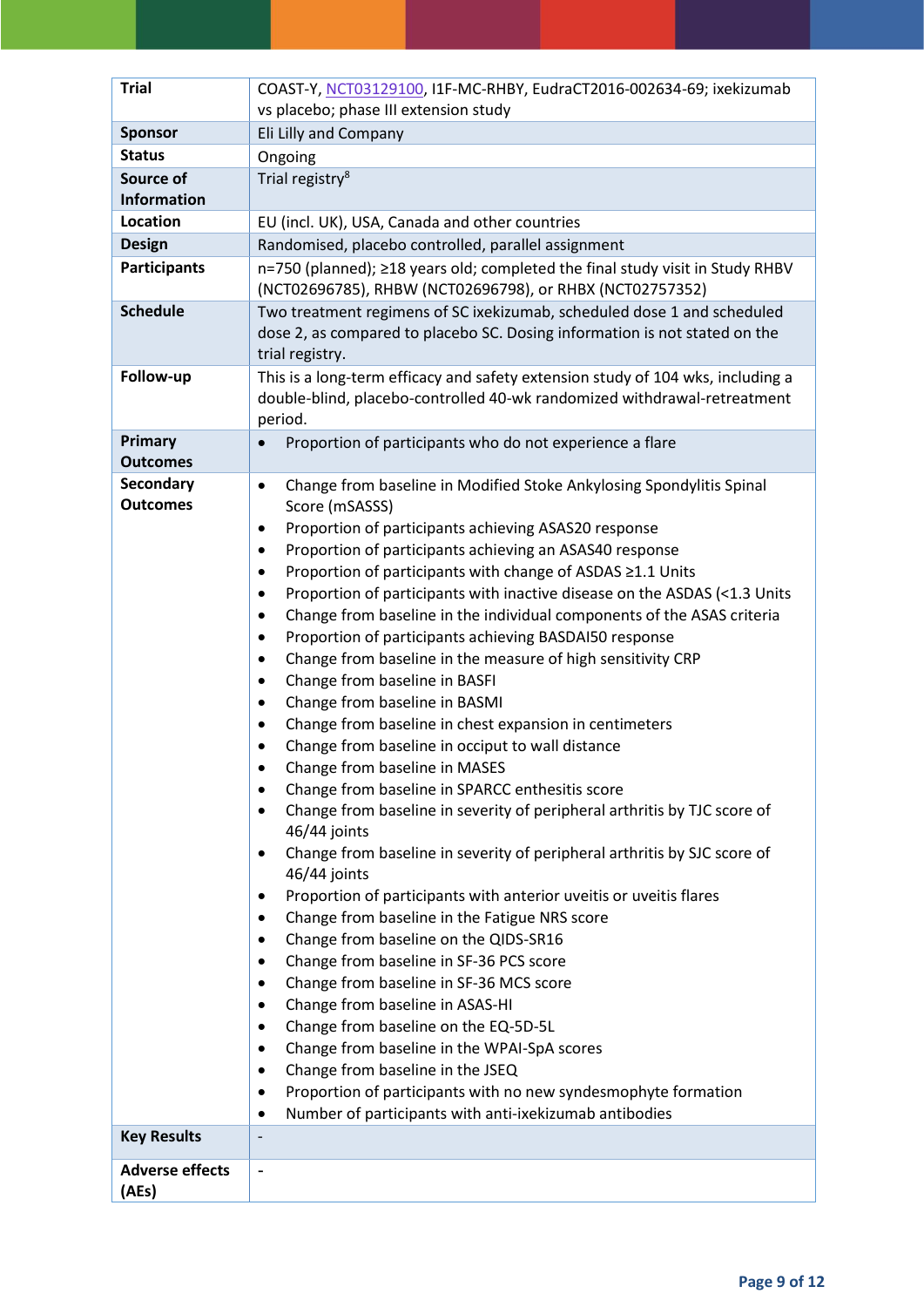### **ESTIMATED COST**

The NHS indicative price of ixekizumab 80mg/1ml solution for injection pre-filled pen or pre-filled syringe is £1125.<sup>21</sup>

# **ADDITIONAL INFORMATION**

Eli Lilly and Company Ltd

# **RELEVANT GUIDANCE**

### **NICE GUIDANCE**

- NICE technology appraisal. Golimumab for treating non-radiographic axial spondyloarthritis (TA497). January 2018.
- NICE technology appraisal. Secukinumab for active ankylosing spondylitis after treatment with non-steroidal anti-inflammatory drugs or TNF-alpha inhibitors (TA407). September 2016.
- NICE technology appraisal. TNF-alpha inhibitors for ankylosing spondylitis and non-radiographic axial spondyloarthritis (TA383). February 2016.
- NICE guideline. Spondyloarthritis in over 16s: diagnosis and management (NG65). June 2017.

### **NHS ENGLAND (POLICY/COMMISSIONING) GUIDANCE**

• No guidance identified.

#### **OTHER GUIDANCE**

- Assessment of Spondyloarthritis International Society (ASAS). ASAS Handbook: A Guide to Assess Spondyloarthritis. 2009<sup>22</sup>
- The European Spondylarthropathy Study Group (ESSG). Preliminary Criteria for the Classification of Spondylarthropathy. 1991<sup>23</sup>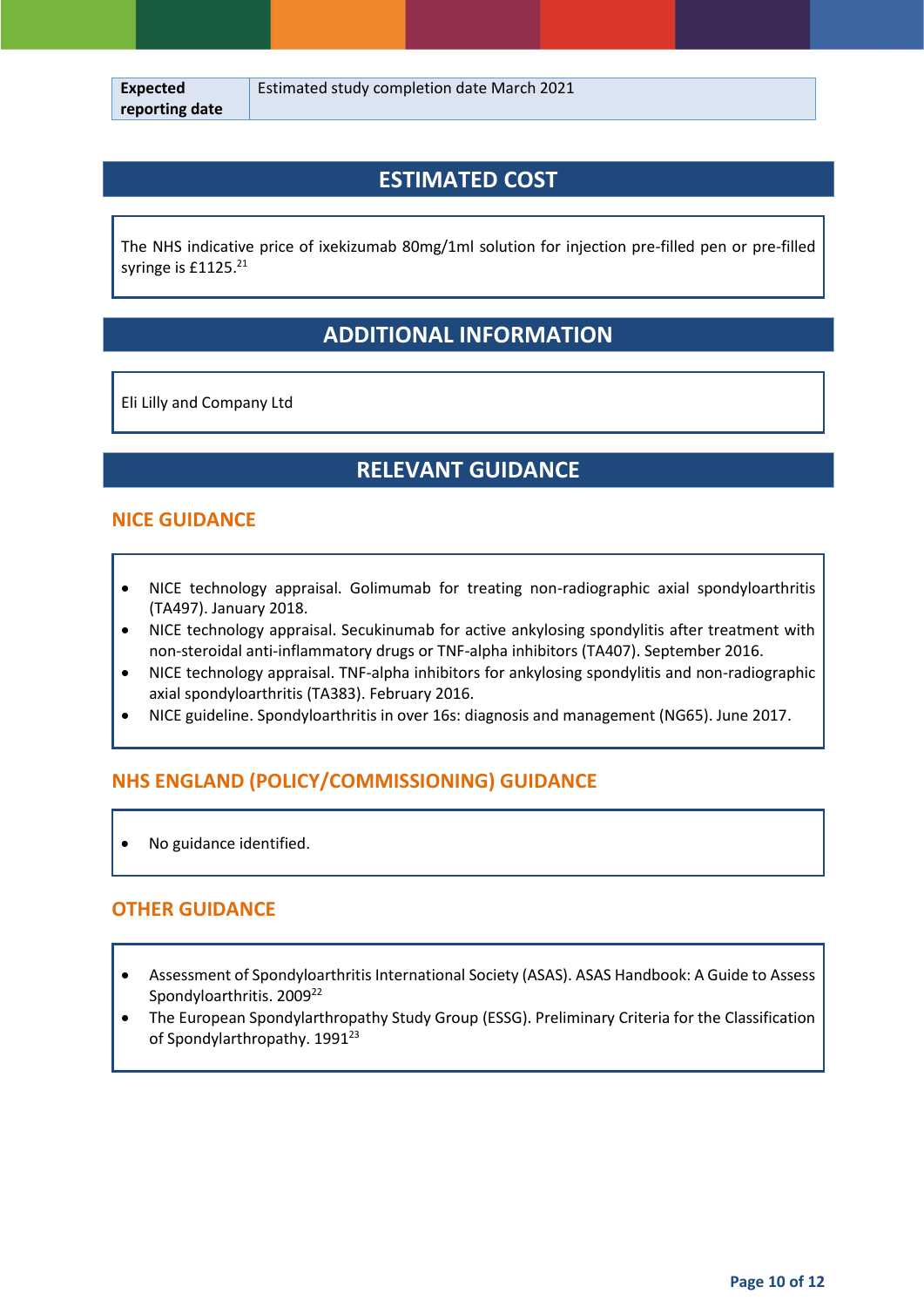### **REFERENCES**

<sup>1</sup> National Center for Biotechnology Information. *Ixekizumab*. Available from: <https://www.ncbi.nlm.nih.gov/books/NBK431088/#article-37215.s2> [Accessed 3 August 2018]

1

<sup>2</sup> Rodriguez VR, Poddubnyy D. Old and new treatment targets in axial spondyloarthritis. *RMD Open: Rheumatic & Musculoskeletal Diseases*. 2015; 1; e000054. Available from: <http://dx.doi.org/10.1136/rmdopen-2015-000054> [Accessed 1 August 2018]

<sup>3</sup> ClinicalTrials.gov. *A Study of Ixekizumab (LY2439821) in bDMARD-Naive Participants With Radiographic Axial Spondyloarthritis (COAST-V)*. Available from:<https://clinicaltrials.gov/ct2/show/NCT02696785> [Accessed 5 August 2018]

<sup>4</sup> ClinicalTrials.gov. *A Study of Ixekizumab (LY2439821) in TNF Inhibitor Experienced Participants With Radiographic Axial Spondyloarthritis (COAST-W)*. Available from:<https://clinicaltrials.gov/ct2/show/NCT02696798> [Accessed 3 August 2018]

<sup>5</sup> ClinicalTrials.gov. A Study of Ixekizumab (LY2439821) in Participants With Nonradiographic Axial Spondyloarthritis (COAST-X). Available from: <https://clinicaltrials.gov/ct2/show/NCT02757352> [Accessed 4 August 2018]

<sup>6</sup> Van den Bosch F, Deodhar A. Treatment of spondyloarthritis beyond TNF-alpha blockade. *Best Practice & Research Clinical Rheumatology*. 2014; 28(5): 819-827. Available from: <https://doi.org/10.1016/j.berh.2014.10.019> [Accessed 3 August 2018]

<sup>7</sup> eMedicines Complete. *Taltz 80 mg solution for injection in pre-filled syringe*. Available from: <https://www.medicines.org.uk/emc/product/7233/smpc> [Accessed 4 August 2018]

<sup>8</sup> ClinicalTrials.gov. *A Long Term Extension Study of Ixekizumab (LY2439821) in Participants With Axial Spondyloarthritis*. Available from: <https://clinicaltrials.gov/ct2/show/NCT03129100> [Accessed 6 August 2018]

<sup>9</sup> McAllister K, Goodson N, Warburton L, Rogers G. Spondyloarthritis: diagnosis and management: summary of NICE guidance. *British Medical Journal*. 2017; 356: j839. Available from: <https://doi.org/10.1136/bmj.j839> [Accessed 3 August 2018]

<sup>10</sup> American College of Rheumatology. *Spondyloarthritis.* Available from: [https://www.rheumatology.org/I-Am-](https://www.rheumatology.org/I-Am-A/Patient-Caregiver/Diseases-Conditions/Spondyloarthritis)[A/Patient-Caregiver/Diseases-Conditions/Spondyloarthritis](https://www.rheumatology.org/I-Am-A/Patient-Caregiver/Diseases-Conditions/Spondyloarthritis) [Accessed 13 August 2018]

<sup>11</sup> Spondylitis Association of America. *About Spondylitis*: *How Is a Person Affected?*. Available from: <https://www.spondylitis.org/Possible-Complications> [Accessed 3 August 2018]

<sup>12</sup> Smolen JS, Braun J, Dougados M et al. Treating spondyloarthritis, including ankylosing spondylitis and psoriatic arthritis, to target: recommendations of an international task force. *Annals of the Rheumatic Diseases*. 2014; 73(1): 6-16. Available from:<http://dx.doi.org/10.1136/annrheumdis-2013-203860>

<sup>13</sup> National Institute for Health and Care Excellence (NICE). *Resource impact report: TNF alpha inhibitors for ankylosing*

*spondylitis and non-radiographic axial spondyloarthritis (including a review of TA143 and TA233) (TA383)*. Available from: <https://www.nice.org.uk/guidance/ta383/resources/resource-impact-report-pdf-2304666397> [Accessed 3 August 2018]

<sup>14</sup> National Institute for Health and Care Excellence. *Resource impact report: Ankylosing spondylitis - secukinumab (after NSAIDs or TNF-alpha inhibitors) (TA407)*. Available from:

<https://www.nice.org.uk/guidance/ta407/resources/resource-impact-report-pdf-2663964253> [Accessed 3 August 2018]

<sup>15</sup> Hamilton, L. Macgregor A, Toms A et al. The prevalence of axial spondyloarthritis in the UK: a cross-sectional cohort study. *BMC Musculoskeletal Disorders*. 2015; 16: 392. Available from: <https://dx.doi.org/10.1186%2Fs12891-015-0853-2> [Accessed 3 August 2018]

<sup>16</sup> NHS Digital. *Hospital Admitted Patient Care Activity, 2016-17*. Available from: [https://digital.nhs.uk/data-and](https://digital.nhs.uk/data-and-information/publications/statistical/hospital-admitted-patient-care-activity/2016-17)[information/publications/statistical/hospital-admitted-patient-care-activity/2016-17](https://digital.nhs.uk/data-and-information/publications/statistical/hospital-admitted-patient-care-activity/2016-17) [Accessed 3 August 2018]

<sup>17</sup> Hamilton L, Macgregor A, Warmington V et al. The prevalence of inflammatory back pain in a UK primary care population. *Rheumatology*. 2014; 53(1): 161-164. Available from[: https://doi.org/10.1093/rheumatology/ket344](https://doi.org/10.1093/rheumatology/ket344) <sup>18</sup> Poddubnyy, D. Axial spondyloarthritis: is there a treatment of choice? *Therapeutic Advances in Musculoskeletal Disease*. 2013; 5(1): 45-54. Available from:<https://dx.doi.org/10.1177%2F1759720X12468658>

<sup>19</sup> National Institute for Health and Clinical Excellence (NICE). *Managing spondyloarthritis in adults*. Available from: <https://pathways.nice.org.uk/pathways/spondyloarthritis/managing-spondyloarthritis-in-adults.pdf> [Accessed 22 August 2018]

<sup>20</sup> The University of Arizona Health Sciences. *Clinical Research Studies - A Study of Ixekizumab in bDMARD-Naive Participants With Radiographic Axial Spondyloarthriti*s. Available from: